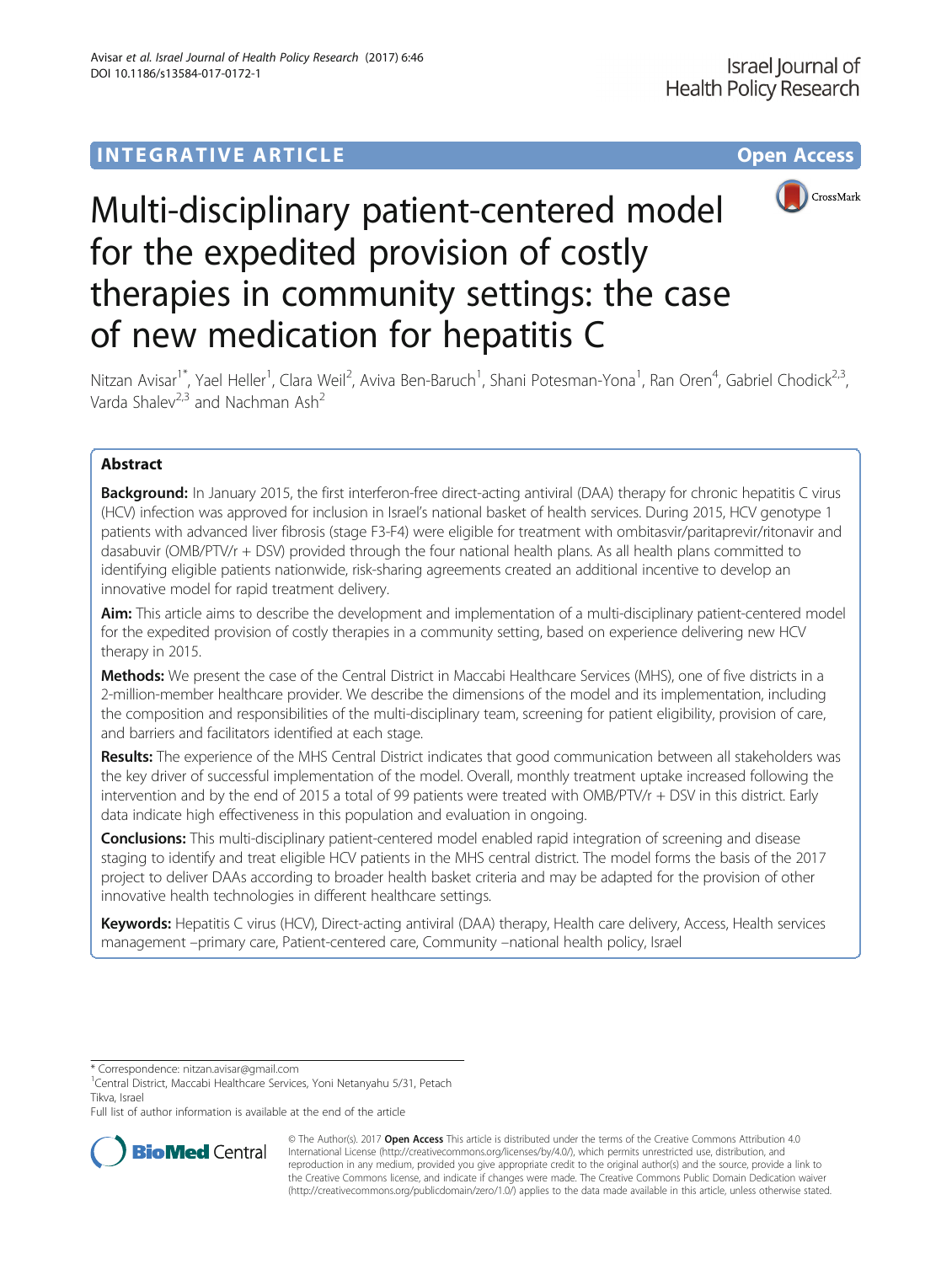# Background

Hepatitis C virus (HCV) infection is the second leading cause of chronic liver disease worldwide [[1, 2\]](#page-6-0). The 'postinterferon era' in HCV treatment [\[3](#page-6-0)] has brought on a new paradigm whereby health systems worldwide must develop new strategies to integrate disease screening and staging with access to new therapies [[4](#page-6-0)].

In January 2015, the first interferon-free direct-acting antiviral (DAA) therapy for chronic hepatitis C virus (HCV) infection was approved for inclusion in Israel's national basket of health services. Each year, new health technologies are reviewed and resource allocation of the upcoming year's health basket is determined by a multidisciplinary committee [[5\]](#page-6-0). According to the 2015 health basket criteria, HCV genotype (GT) 1 patients with advanced liver fibrosis (stage F3-F4) were eligible for treatment with ombitasvir/paritaprevir/ritonavir and dasabuvir (OMB/PTV/r + DSV), which was the only HCV DAA approved that year in Israel.

Due to the high cost of this technology and the uncertainty at the time regarding the burden of HCV in Israel and number of eligible patients, introducing DAAs into the Israeli basic health basket with public funding posed a major challenge. Risk-sharing agreements (RSAs) have become increasingly common in the process of updating the health basket Israel in response to budgetary and clinical uncertainty [[6\]](#page-6-0). Introduction of DAAs was made possible financially by establishing a 5-year RSA involving the Ministry of Health, the health plans, and the pharmaceutical company (the first such agreement being with the Israeli branch of AbbVie Inc.). In this model, any expenditure of the health plans beyond a cap was reimbursed by the pharmaceutical company; such that the more patients treated beyond the pre-determined number in the RSA, the greater the potential for health plans to effectively lower the average DAA cost per patient. As all health plans committed to identifying eligible patients nationwide, the RSA created an additional incentive to develop an innovative model for expediting treatment delivery.

Maccabi Healthcare Services (MHS) is the second largest health plan in Israel, with approximately 2 million members across the country. MHS members share similar demographic characteristics to the general population and represent a quarter of the national population (with minor difference related to higher average income and a greater proportion of new immigrants) [[7\]](#page-6-0). In 2012, a total of 10,948 MHS members had a record of HCV infection, the majority of which were immigrants from the Former Soviet Union [[8\]](#page-6-0). HCV GT1 is predominant in Israel [\[2](#page-6-0), [8](#page-6-0)]. This article describes the experience delivering HCV treatment in the MHS Central district, which is one of five geographical administrative districts and is comprised of 14 sub-districts and 21 branches, with approximately 476,000 members and 192 family physicians in 2015.

Following approval of the first HCV DAA therapy, MHS was faced with the challenge of developing a new strategy for the rapid identification, evaluation and treatment of patients eligible for  $OMB/PTV/r + DSV$ . This article describes, retrospectively, the development and implementation of a multi-disciplinary patient-centered model for the expedited provision of costly therapies in community settings, based on experience delivering new HCV therapy in 2015 in the MHS Central District.

# Overview of the model

The stages of the multi-disciplinary patient-centered model and the key stakeholders involved in its implementation are described in Table [1](#page-2-0). Potentially eligible HCV patients were first identified using the MHS computerized databases, following which a multi-disciplinary project team was responsible for completing all necessary laboratory tests and disease staging to evaluate eligibility for treatment with  $OMB/PTV/r + DSV$  according to the criteria of the national basket of health services: HCV infection confirmed by positive viral load, with genotype 1, and fibrosis stage F3-F4.

#### Implementation: Barriers and facilitators

# Strategic planning and training of dedicated healthcare professionals

The MHS Central District developed a patient-centered model to ensure that a multi-disciplinary team of dedicated healthcare professionals would be available locally to respond to the patients' needs (Fig. [1](#page-3-0)). The cornerstone of the model is good communication with the patient, family physician and among the project team, with a central role for assigned nurses and clinical pharmacists in facilitating communication at key stages of the process. The model was initiated in August 2015 and comprised an iterative component and was evaluated on a daily basis to address any challenges encountered during implementation (Table [1](#page-2-0)).

Successful implementation of the project required strategic planning by the Central District and clearly defined allocation of resources to the project. Representatives from 14 sub-districts were recruited to this unique project and trained in the offices of the Central District. From each sub-district, one or two nurses were assigned to the project, each one for about 1–2 h per day, with 18 nurses in total. The nurses were responsible for coordinating the treatment of hepatitis C patients in their geographical area. This central role of the nursecoordinator was crucial in establishing and maintaining personal contact with patients.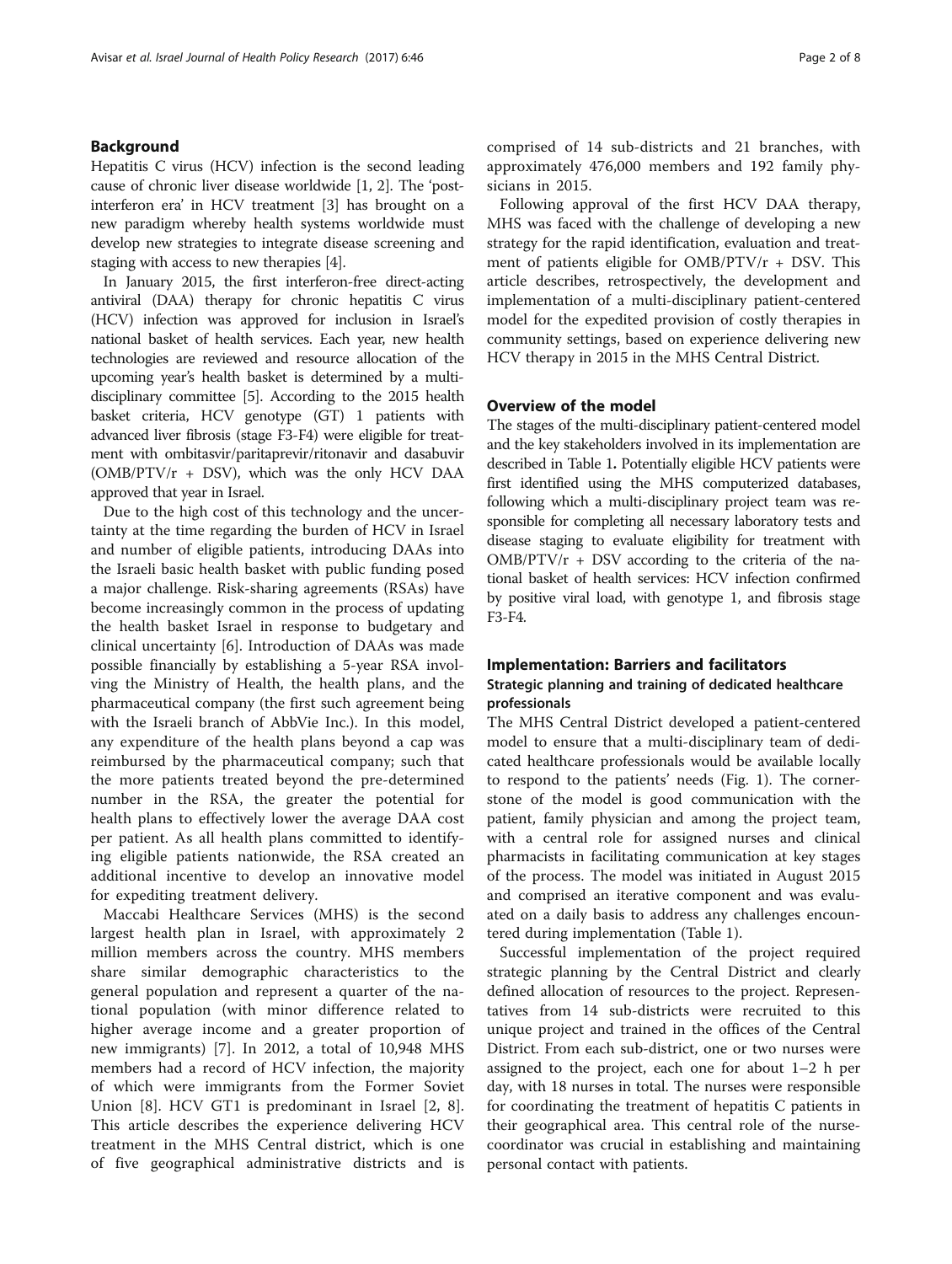| <b>STAGE</b>                                                       | <b>STAKEHOLDER</b>                                              | Action                                                                                                                                                                              |  |
|--------------------------------------------------------------------|-----------------------------------------------------------------|-------------------------------------------------------------------------------------------------------------------------------------------------------------------------------------|--|
| 1. Planning and training                                           | Decision-makers (MHS Central District)                          | Strategic planning; assigning and training project staff                                                                                                                            |  |
| 2. Identifying HCV patients                                        | Expert in data extraction                                       | Identify potentially eligible HCV patients using existing data in the<br>MHS computerized databases                                                                                 |  |
| 3. Initial communication                                           | Assigned nurse-coordinator<br>(in each sub-district)            | Contact local MHS clinics with documented HCV patients; contact<br>managing physicians and patients                                                                                 |  |
| 4. Laboratory testing                                              | Nurse-coordinator,<br>managing physician                        | Coordinate referrals to HCV testing and FibroScan/FibroTest                                                                                                                         |  |
| 5. Eligibility criteria 1: GT1<br>& F3-F4                          | Nurse-coordinator                                               | Follow-up laboratory test results and communicate with patients                                                                                                                     |  |
| a. If not eligible                                                 | Nurse-coordinator                                               | Refer to gastroenterologist and managing physician for follow-up                                                                                                                    |  |
| b. If eligible                                                     | Nurse-coordinator or<br>assigned physician                      | Set up expedited appointment with assigned gastroenterologist                                                                                                                       |  |
| 6. Consultation with<br>gastroenterologist                         | Gastroenterologist                                              | Evaluate suitability for treatment                                                                                                                                                  |  |
| 7. Eligibility criteria 2:<br>gastroenterologist<br>recommendation | Assigned physician                                              | Follow-up on gastroenterologist recommendations                                                                                                                                     |  |
| a. If not eligible                                                 | Assigned physician;<br>nurse-coordinator                        | Refer to gastroenterologist and managing physician for follow-up                                                                                                                    |  |
| b. If eligible                                                     | Assigned physician                                              | Contact assigned clinical pharmacist                                                                                                                                                |  |
| 8. Medication Approval<br>Center                                   | Assigned clinical<br>pharmacist                                 | Submit request for medication approval; coordinate with assigned<br>physician and gastroenterologist to complete any missing information                                            |  |
| 9. Supply medication to<br>pharmacies                              | Assigned clinical<br>pharmacist; Central<br>District pharmacist | Ensure supply to pharmacy closest to the patient's residence; coordinate<br>with AbbVie representatives, with the MHS purchasing department and<br>with pharmacies in each district |  |
| 10. Patient training in<br>medication use                          | Assigned clinical pharmacist                                    | After approval and record of first purchase, patients are contacted by<br>telephone and trained in medication use in their mother tonque                                            |  |
| 11. Regular patient follow-up                                      | Gastroenterologist and<br>family physician                      | Continued follow-up of patient during and after treatment                                                                                                                           |  |

<span id="page-2-0"></span>Table 1 Overview of stages and key stakeholders involved in implementing the model

The training consisted of educational material on HCV, epidemiology, available treatments and current knowledge on efficacy and potential side effects of the new therapies. In addition, nurse-coordinators were trained in methods for accurate data collection and monitoring. At the end of the training course, participants were given access to the HCV patient database in order to view and update patient records. Medical managers in each sub-district also participated in the training.

# Identifying HCV patients

A first data query was performed to identify patients who met any of the following criteria: (i) a diagnosis code (International Classification of Disease, 9th edition, clinical modification) for Hepatitis C; (ii) record of a positive viral load (by polymerase chain reaction, PCR); (iii) a valid HCV genotype test indicating genotype 1; or (iv) a positive HCV antibody test. A total of 956 patients met these criteria. All available data relating to HCV laboratory tests, liver fibrosis and geographical area were entered into a patient database for exclusive use by the trained project staff. Nurse-coordinators reviewed the electronic medical records of each HCV patient in their sub-district in order to ensure the accuracy of the data relating to screening and disease staging. This first stage of selection using the databases was used to exclude patients who did not meet the eligibility criteria due to a recorded genotype GT2, GT3 or GT4 or a recently measured fibrosis stage below F3.

# Initial communication and coordination

Patients who did not meet the initial eligibility criteria in Stage 2 were directly contacted by the assigned nurse-coordinator in the patient's sub-district, with the recommendation to refer to their managing physician for continued disease management. Patients who were determined to be potentially eligible for treatment were contacted by phone to provide them with key information on treatment options. The nurse-coordinator informed the patients of the new therapy and explained the steps needed to assess their eligibility, including abdominal ultrasound and laboratory tests. Patients were instructed to contact their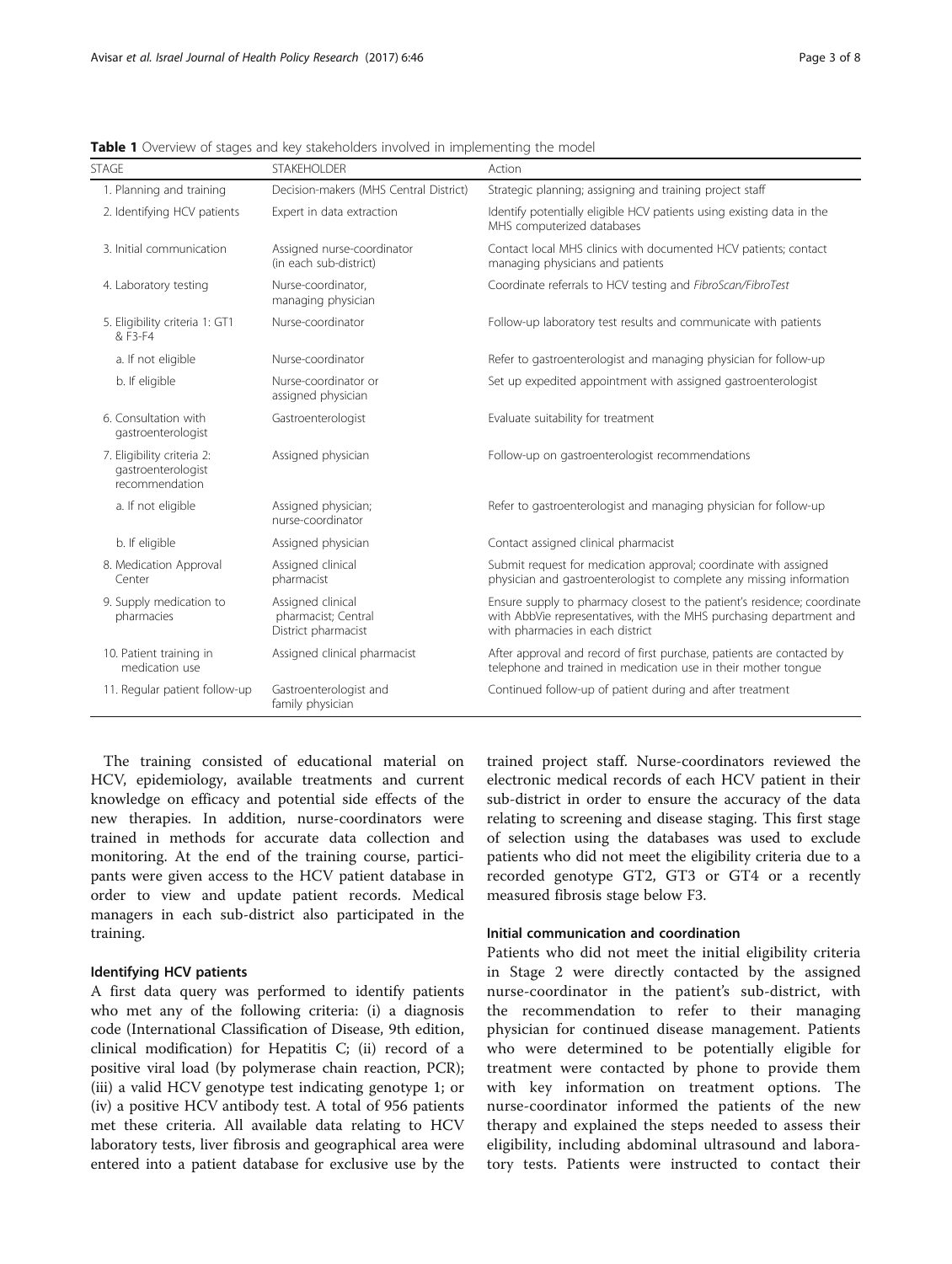<span id="page-3-0"></span>

family physician in order to complete laboratory tests necessary for screening and disease staging. In parallel, the nurse-coordinators contacted the patients' physician directly to request that the patient be referred for the relevant laboratory tests.

At this stage in the process, the nurse-coordinators received important feedback from physicians which flagged potential challenges in patient outreach and participation of physicians, including: (i) several patients had not encountered the health system in a long time and were not known to any primary care physicians in their community at the time; (ii) in particular, injecting drug users (IDU) would be very hard to reach; (iii) poor availability of primary care physicians and heavy work load in the community may burden certain physicians; and (iv) primary care physicians may be reluctant to engage in the project due to limited familiarity with HCV testing and fibrosis staging.

An assigned physician was recruited to work fulltime for a period of three months to help resolve these issues: to coordinate between the team members and all stakeholders involved, to address any challenges encountered, including medical questions and technical issues, and to improve the overall process ensuring that patients rapidly move onto the next stage of evaluation. Assistance was provided by the local secretary, nurses and medical manager to

localize patients who could not be reached by phone. Primary care physician who were not available due to the heavy work load or were reluctant to engage in the project due to limited familiarity with HCV testing and fibrosis staging, could use the hepatitis C project team to communicate with the patients and provide laboratory testing. In addition, the process was improved by ongoing communication with nursecoordinators, consultations with the assigned physician (and with the district management or to a gastroenterologist where necessary).

# Laboratory testing

HCV viral load and genotype testing by real-time PCR were performed on a daily basis in the MHS Central Laboratory to confirm patients' eligibility.

Fibrosis stage was assessed by two alternative methods: FibroScan and FibroTest. FibroScan is special ultrasound examination performed in hospitals and its results are not automatically shared with MHS. Therefore, the need arose for the MHS HCV project team to collaborate with various medical centers in order to receive results of FibroScan tests previously performed by potentially eligible HCV patients in MHS and update the HCV patient database. FibroTests (based on blood tests) were approved for HCV patients who had already confirmed GT1 and positive viral load and performed in an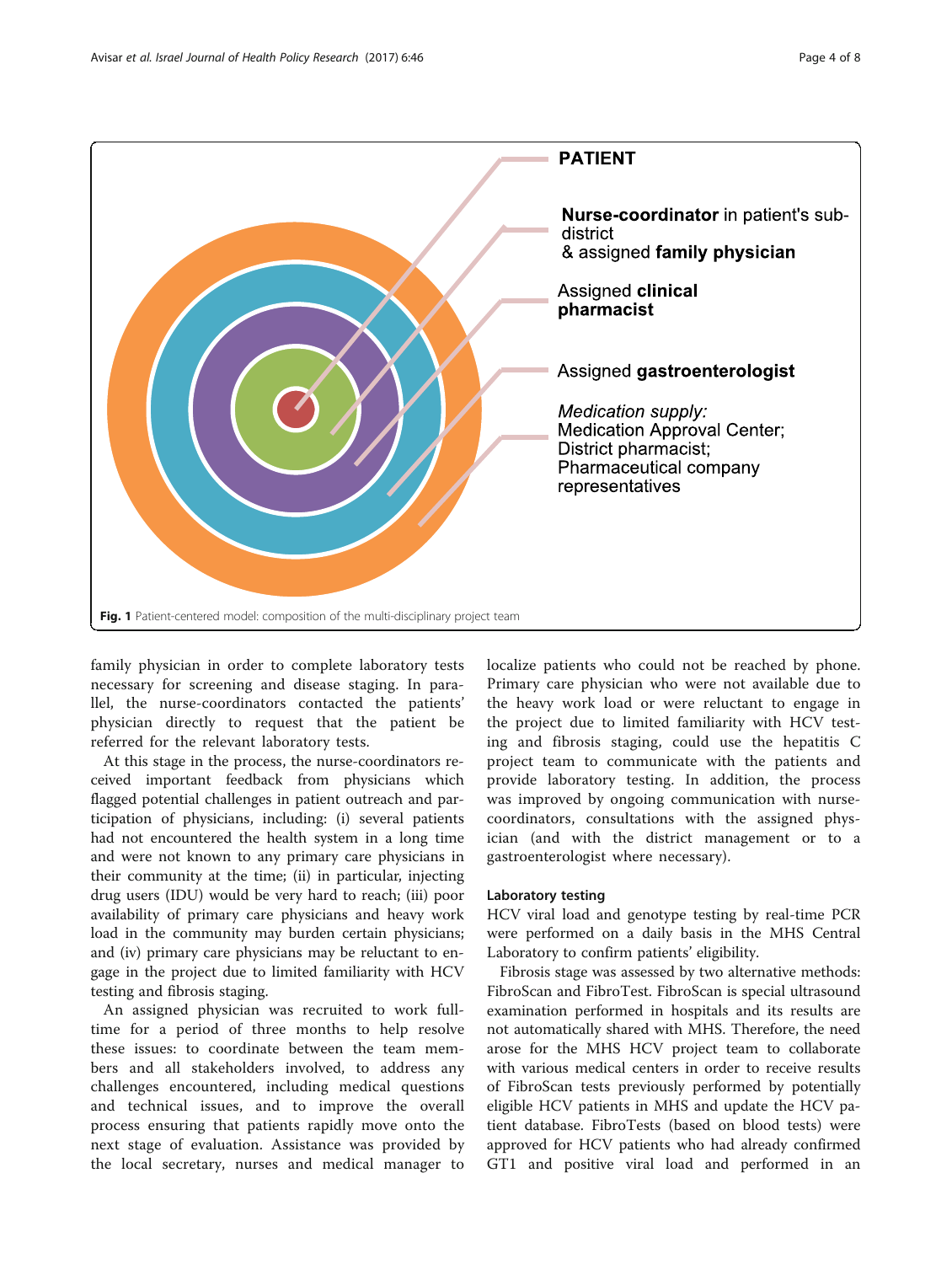external laboratory in Jerusalem. Several challenges were overcome at this stage. At the start of the project, FibroTest services were available to MHS twice a week, but this created a significant delay in testing as well as constituting a major access barrier for patients who were not able to go to the laboratory on those specific days. The project team contacted relevant officials and decision-makers and the frequency of testing was increased such that samples were transported to the FibroTests laboratory on a daily basis. MHS laboratory personnel were trained in taking and storing the blood sample until transportation. In addition, a mechanism was set up to reach patients confined to their homes, in order to extend access to FibroTests to all eligible patients.

# Selection of patients with GT1 and advanced fibrosis

The nurse-coordinators were responsible for following after fibrosis staging and contacting patients. Patients with fibrosis stage F0, F1 or F2, who were not eligible to receive the new treatment according to the 2015 health basket criteria were referred to a gastroenterologist to pursue follow-up and discuss alternative options for disease management. Patients with GT1 with fibrosis F3-F4 proceeded to the next stage of the process.

### Consultation with a gastroenterologist

At this stage, eligible patients were referred to a gastroenterologist (facilitated by the nurse-coordinator or assigned physician). The waiting time for an appointment to a gastroenterologist may take between several weeks to months and this was a major bottleneck in the delivery of care. The management of MHS decided to offer financial incentives to gastroenterologists in the Central District and neighboring districts to ensure that these potentially eligible HCV patients had access to a specialist within 1–2 weeks. MHS' gastroenterology expert was involved in advising the participating gastroenterologists where necessary to determine eligibility for treatment.

# Recommendation for treatment

Upon gastroenterologist recommendation, the assigned project physician promptly contacted an assigned clinical pharmacist to ensure that the medication request (including the relevant test results and gastroenterologist's recommendation letter) was submitted to the Medication Approval Center.

# Medication approval center

The clinical pharmacist gathered the necessary documentation for pre-authorization and submitted the request for medication approval. The assigned clinical pharmacist then contacted the pharmacist in the Medication Approval Center in order to request expedited approval within hours.

#### Supplying medication to local pharmacies

Once the medication approval was obtained, the district pharmacist and clinical pharmacist were responsible for supplying the medication to the pharmacy closest to the patient's home. There was a need to coordinate this supply with representatives of the pharmaceutical company, with the MHS purchasing department and with the pharmacies in each district to ensure easy access for the patient. Occasionally it was necessary to transfer medication supply between pharmacies and to the periphery, such as the southern city of Eilat.

## Training patients in medication use

Using the computerized databases, the dedicated clinical pharmacists were able to track medication purchases and contact the patient directly after their first purchase. Clinical pharmacist provided guidance over the phone on how to use the medication: frequency and times of ingestion, interactions with other drugs, explanations on potential adverse events and an overview of the followup and testing throughout the treatment. These telephone-training sessions were conducted in the patients' mother tongue and each patient was given the clinical pharmacist's phone number and encouraged to contact them with any questions.

### Continued follow-up of treated patients

Although the project closed as planned at the end of the year 2015, it forged a strong network for cooperation among healthcare professionals to promote HCV diagnosis and care. In each sub-district there is a nurse who was trained in this project and remains a key point of contact and valuable asset for managing HCV patients. The project team members, assigned physician and clinical pharmacologist are known to have participated in the project and continue to be available to share their knowledge experience in the field. After completion of the project, continued follow-up of patients was provided by family physicians, gastroenterologists, and local nurses.

# **Discussion**

Communication between decision-makers, healthcare professionals and patients was essential to the successful implementation of the model. Overall, 99 patients in the district were approved for treatment with OMB/PTV/r + DSV in 2015 (Fig. [2\)](#page-5-0), and the dedicated project team ensured follow-up to monitor safety and effectiveness.

The structure of the model enables challenges raised by key stakeholders to be addressed in a timely manner to improve implementation in real-world settings. This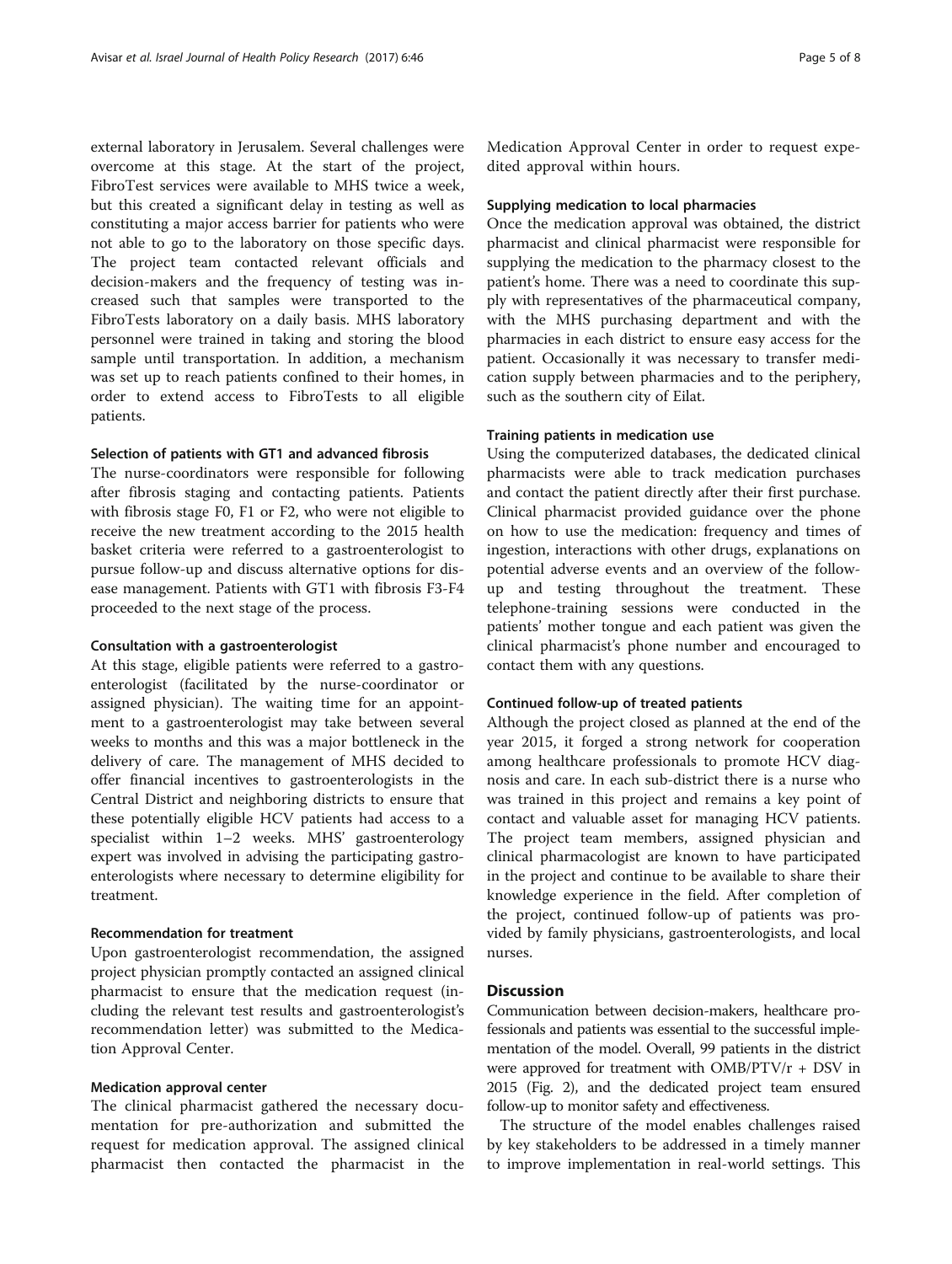<span id="page-5-0"></span>

ability to be responsive and to adapt to stakeholders' needs is made possible by open channels of communication between patients, healthcare professions, and decision-makers.

Previous qualitative studies have shown that brief educational interventions can substantially improve knowledge and acceptability of HCV testing and care [[9\]](#page-6-0). Experience with HCV therapy in the MHS Central district suggests that successful implementation of this type of model depends on understanding knowledge gaps and attitudes about the disease and health technologies among patients and all key stakeholders. There is also a need to promote efforts to target hard-to-reach populations, such as drug users [\[10](#page-6-0)] and other marginalized populations [[11\]](#page-7-0), who may face barriers to access in many countries and in diverse health systems.

This case study underscores the important role of primary care in the delivery of new health technologies. The multi-disciplinary patient-centered model for integrating screening and disease staging to rapidly identify and treat patients may be adapted for the provision of other innovative medicines in Israel and in different healthcare settings. For example, limited epidemiological data are available on non-alcoholic fatty liver disease [[12\]](#page-7-0) and a changing treatment landscape will require similar large-scale, multi-stakeholder public health interventions to identify patients and rapidly deliver new interventions in the community setting. In the case of HCV, this model and the lessons learnt from its implementation may be applied in similar settings, as the HCV treatment landscape continues to evolve and screening efforts will need to expand to provide access to a wider patient population.

We would like to emphasize the critical role of RSAs in the adoption of new health technologies. Whereas in 2011 3% of the annual budget allocated for new technologies was subject to RSAs, this proportion rose to 37% in 2016 [[6\]](#page-6-0). At the health plan level, a major challenge remains in ensuring adequate incentives for the continued rapid delivery of innovative medicines, beyond the RSA's incentives which may be limited to the phase of initial uptake. Our model and the experience described here represent a long-term investment in creating efficient channels of communication, networks of trained healthcare providers, and sustainable tools for tackling similar challenges in the future. With the expansion of the health basket in 2016 and 2017 to include other DAAs and broader indications, new processes based on the 2015 model are considerably facilitated by harnessing the existing knowledge-base and networks of experts. This case study underscores the importance of knowledge sharing and good communication between key stakeholders to tackle uncertainty and promote access to new DAAs, with sustainable solutions to increase awareness and improve implementation in the long term.

Nonetheless, with less favorable RSAs in 2016 and 2017, important opportunities for reaching out to eligible HCV patients may be missed due to limited resources of the health plans. Compared to 2015, there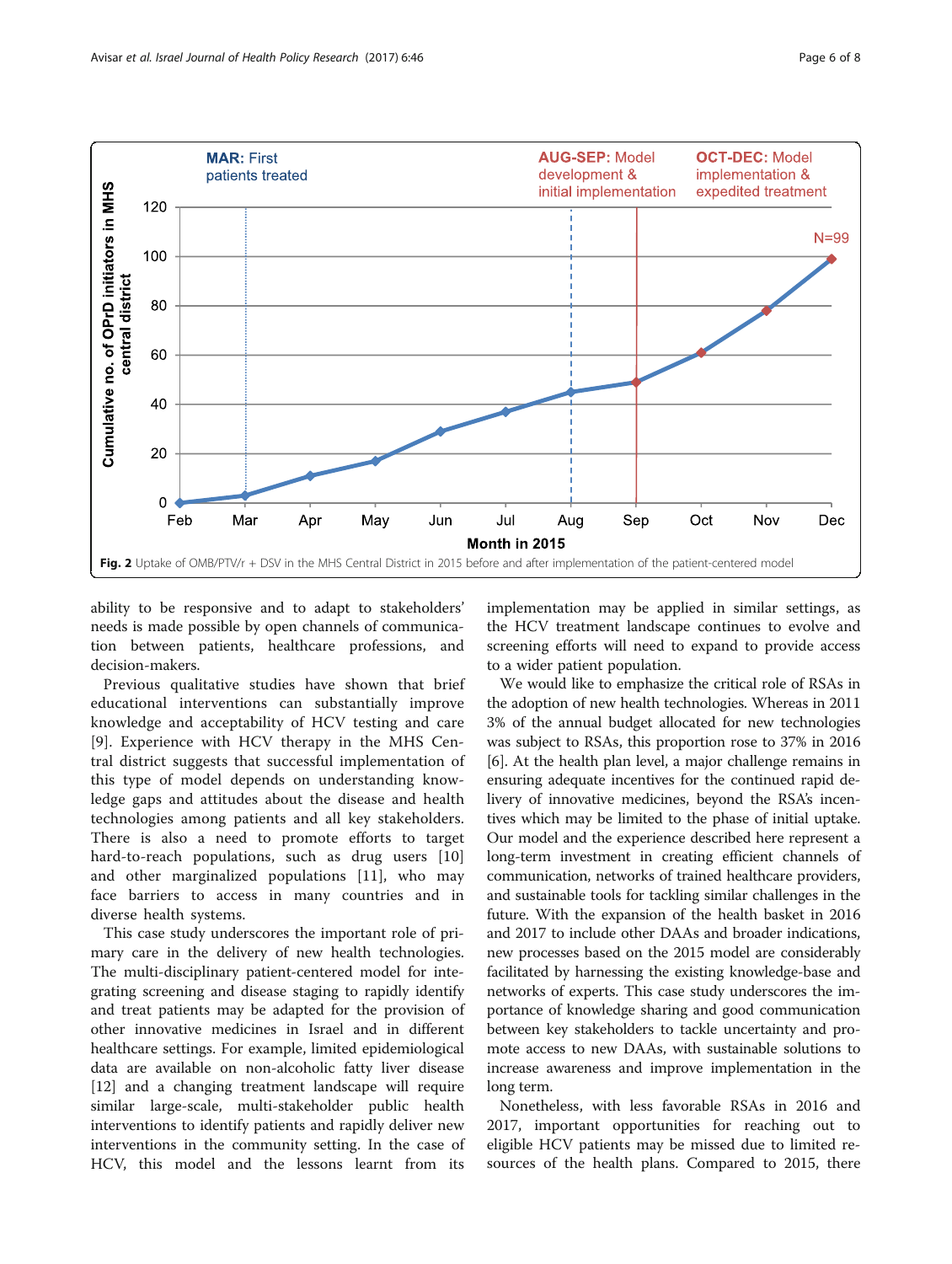<span id="page-6-0"></span>was a decline in the number of patients with genotype 1 F3-F4 initiating any DAA in the MHS central district in 2016. The lower uptake is likely attributable in part to the diminishing pool of eligible patients in the district once most patients meeting these criteria had been identified and treated in 2015, and this rationale contributed to the 2017 health basket decision-making process to expand access to DAAs to other genotypes and fibrosis F2. However, the decline in the number of treated patients may reflect changes in the RSAs, and this experience underscores the potential repercussions on health plans' incentives for reaching out to high-risk groups given the need to prioritize resource allocation.

In 2015, HCV DAAs were included into the WHO Essential Medicines List as a result of demonstrating unprecedented high SVR rate [\[13](#page-7-0)]. In a study of early users of OMB/PTV/r + DSV in MHS in 2015, SVR rates similar to clinical trials (>90%) were observed in the real-world setting, including among patients with cirrhosis and comorbidities [\[14](#page-7-0)]. In this respect, the experience of MHS with this model of HCV treatment delivery will continue to be evaluated in parallel to real-world HCV patient outcomes in order to monitor long-term outcomes, inform data-driven decisions, and improve knowledge transfer and exchange [\[15\]](#page-7-0). Currently, patients who do not meet eligibility criteria of the national basket of health services may receive DAA therapy through complementary insurance with the health plans, and while these different pathways exist the very small number of patients taking advantage of this option indicates that it is important to apply a similar model to ensure equitable access and quality of care for all patients.

# Conclusions

As an early adopter of new technologies, the Israeli health system faces the challenge of ensuring good access and delivery of care. The multi-disciplinary patient-centered model presented here, with a focus on primary care, provides a unique framework for managing the expedited provision of costly therapies in community settings. The model may be adapted for the provision of other innovative medicines in Israel and in different healthcare settings.

#### Abbreviations

DAA: Direct-acting antiviral; GT: Genotype; HCV: Hepatitis C virus; MHS: Maccabi healthcare services; OMB/PTV/r + DSV: Ombitasvir/paritaprevir/ ritonavir and dasabuvir

#### Acknowledgements

The authors would like to acknowledge the contributions of Michal Shem-Tov as part of her role as nurse-coordinator in this project, and thank the project team.

#### Funding

None.

#### Availability of data and materials

Data sharing not applicable to this article as no datasets were generated or analysed during the current study.

#### Authors' contributions

NA contributed to the model's design and implementation as part of her role in the MHS Central district, and drafted the manuscript. YH, AB and SP contributed to the model's design and implementation as part of their work in the MHS Central district, and critically revised the manuscript for important intellectual content. CW contributed to conception and design, and drafting of the manuscript. GC, VS, NA and RO contributed to conception and design, and critically revised the manuscript for important intellectual content. All authors read and approved the final manuscript.

#### Ethics approval

The study was approved by the Institutional Review Board of Assuta Medical Center in Israel.

#### Consent for publication

Consent to participate was not needed as this was a retrospective observational study describing a model and its implementation at the district level, without the use of individual patient data.

#### Competing interests

The authors declare that they have no competing interests.

#### Publisher's Note

Springer Nature remains neutral with regard to jurisdictional claims in published maps and institutional affiliations.

#### Author details

<sup>1</sup>Central District, Maccabi Healthcare Services, Yoni Netanyahu 5/31, Petach Tikva, Israel. <sup>2</sup>Medical Division, Maccabi Healthcare Services, Tel Aviv, Israel.<br><sup>3</sup>Sacklor Faculty of Medicine, Tel Aviv, University, Tel Aviv, Israel. <sup>4</sup>Institute c Sackler Faculty of Medicine, Tel Aviv University, Tel Aviv, Israel. <sup>4</sup>Institute of Gastroenterology and Liver Diseases, Hadassah Ein Karem Hospital, Jerusalem, Israel.

## Received: 2 January 2017 Accepted: 18 August 2017 Published online: 28 September 2017

#### References

- 1. Mohd Hanafiah K, Groeger J, Flaxman AD, Wiersma ST. Global epidemiology of hepatitis C virus infection: new estimates of age-specific antibody to HCV seroprevalence. Hepatology. 2013;57(4):1333–42.
- 2. Cornberg M, Razavi HA, Alberti A, Bernasconi E, Buti M, Cooper C, Dalgard O, Dillion JF, Flisiak R, Forns X, et al. A systematic review of hepatitis C virus epidemiology in Europe, Canada and Israel. Liver Int. 2011;31(Suppl 2):30–60.
- 3. Sheridan C. FDA approvals usher in the post-interferon era in HCV. Nat Biotech. 2014;32(1):3–5.
- 4. Afdhal N, Zeuzem S, Schooley R, Thomas D, Ward J, Litwin AH, Razavi H, Castera L, Poynard T, Muir A. The new paradigm of hepatitis C therapy: integration of oral therapies into best practices. J Viral Hepat. 2013; 20(11):745–60.
- 5. Shani S, Siebzehner MI, Luxenburg O, Shemer J. Setting priorities for the adoption of health technologies on a national level—the Israeli experience. Health Policy. 2000;54(3):169–85.
- 6. Triki N, Ash N, Porath A, Birnbaum Y, Greenberg D, Hammerman A. The evolution of risk-sharing agreements in the process of updating the National List of health Services in Israel. Value Health. 2016;19(7):A498–9.
- 7. Cohen R, Rabin H. Membership in sick funds 2015. Jerusalem: National Insurance Institute; 2016.
- Weil C, Nwankwo C, Friedman M, Kenet G, Chodick G, Shalev V. Epidemiology of hepatitis C virus infection in a large Israeli health maintenance organization. J Med Virol. 2016;88(6):1044–50.
- 9. Norton BL, Voils CI, Timberlake SH, Hecker EJ, Goswami ND, Huffman KM, Landgraf A, Naggie S, Stout JE. Community-based HCV screening: knowledge and attitudes in a high risk urban population. BMC Infect Dis. 2014;14(1):74.
- 10. Mehta SH, Genberg BL, Astemborski J, Kavasery R, Kirk GD, Vlahov D, Strathdee SA, Thomas DL. Limited uptake of hepatitis C treatment among injection drug users. J Community Health. 2008;33.